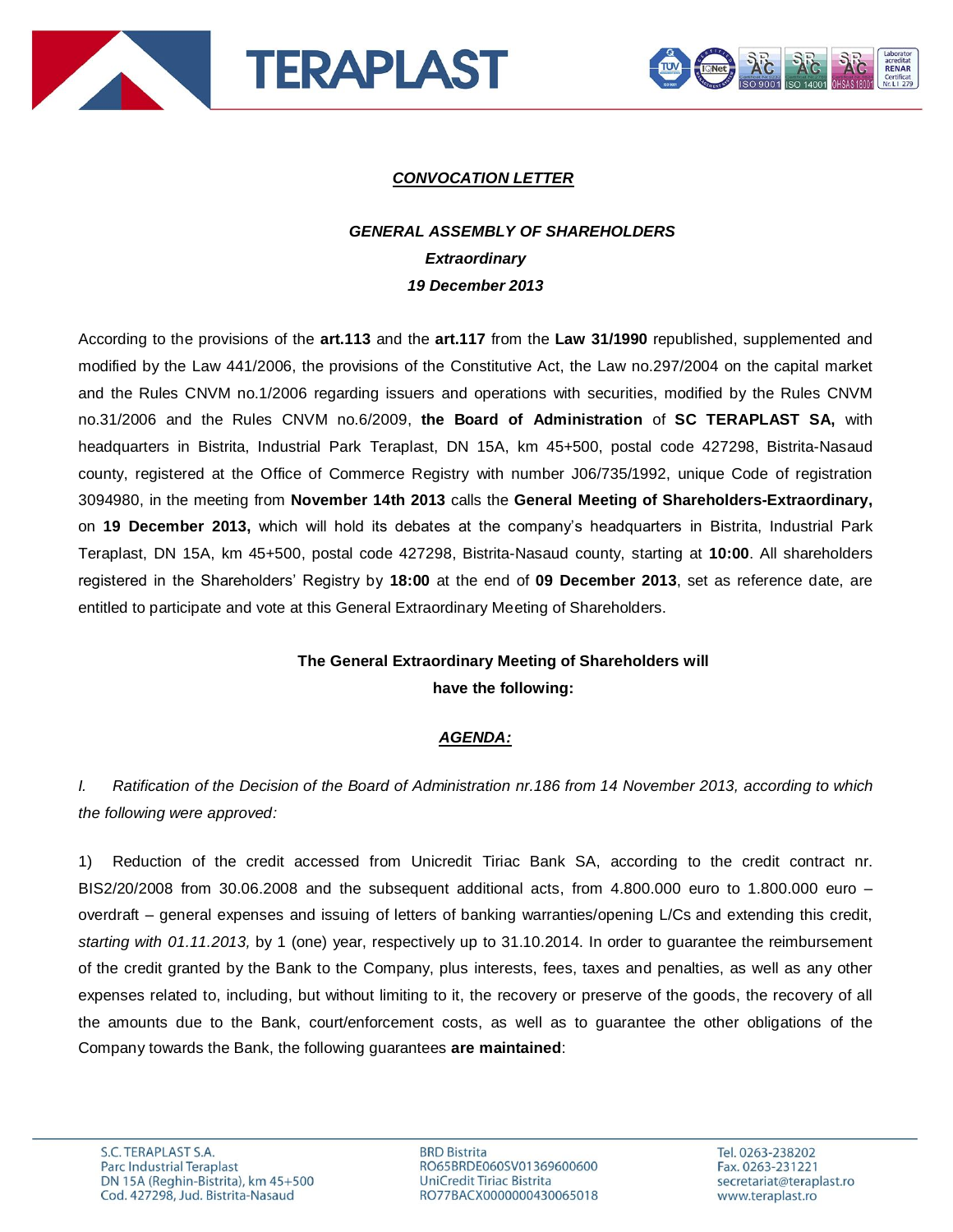a) Pledge/security mortgage having as object the stocks of current and future goods and finished products, for the development of the commercial activity, owned by S.C. TERAPLAST S.A., according to the Pledge Contract, concluded on 30.06.2008, as it was amended, which shall be registered in the Electronic Pledge Archive.

b) Assignment/security mortgage of the current and future receivable rights, as well as their accessories, coming from the current and future contracts/additional acts and/or orders and/or the invoices concluded/issued by the Borrower with his customers, having the quality of assigned debtors, according to the Contract of Assignment of Receivables, concluded on 30.06.2008, as it was amended, which shall be registered in the Electronic Pledge Archive.

c) Pledge/security mortgage having as object all current and future cash availabilities/credit balances from its current and future accounts and subaccounts open at the Bank, according to the Pledge Contract on the Account Balances, concluded on 30.06.2008, as it was amended, which shall be registered in the Electronic Pledge Archive.

d) The assignment of the rights resulted from the insurance policies ("all risks" type) issued by an insurance company agreed by the Bank, having as object the real estate and the movables brought into warranty. The borrower shall insure the movables and the real estate at the evaluated value and shall assign the Bank, as beneficiary of the insurance indemnity, all the rights resulted from this insurance. Also, the Borrower shall annually renew the insurance policies so as the goods be insured during the valid period of the Credit. The original of the insurance policies shall be kept by the Bank.

e) The real estate mortgage and the bans to break, annex, demolish, restructure, decorate, affect, rent, alienate and build on the real estate, owned by S.C. TERAPLAST S.A., situated in Bistrita, Bistrita-Nasaud county, consisting of land outside the town, category others, in surface of 1.004 mp and the construction built on it consisting of a production base, as well as on the respective constructions, in progress of buing built, real estate recorded in Land Registry no. 51284 of the administrative-territorial unit of Bistrita/ Bistrita-Nasaud county, coming from the conversion on paper of the old CF (Land Registry) no. 8753 of the administrative-territorial unit of Bistrita / Bistrita-Nasaud county, with cadastral/topographical no. 6609/1/18/2/1 – A1, top. 6609/1/18/2/1 cad. C1– A1.1, on the current and future rents/lease produced by the Real estate, as well as on the indemnities paid according to the warranty/insurance contracts of any kind on and related to the payment of these rents or lease, according to the Contract of real estate mortgage.

f) The real estate mortgage and the bans to break, annex, demolish, restructure, decorate, affect, rent, alienate and build on the real estate, owned by S.C. TERAPLAST S.A., situated in Bistrita, Bistrita-Nasaud county, consisting of land inside the town, category construction court yards, in surface of 1.476 mp and the construction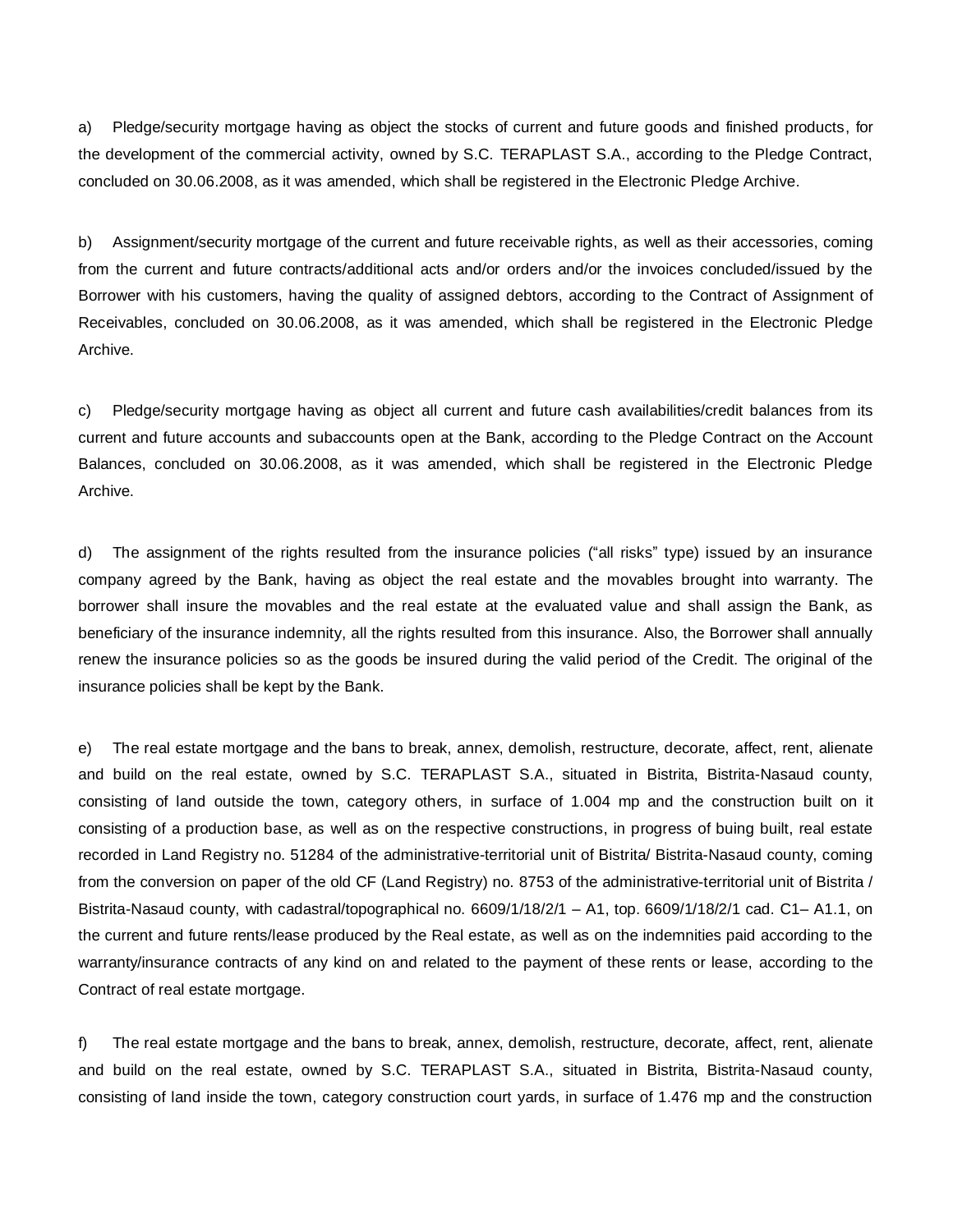built on it consisting of maintenance mechanical workshop, battery station, auto parts warehouse, as well as on the respective constructions, in progress of buing built, real estate recorded in Land Registry no. 51241 of the administrative-territorial unit of Bistrita/ Bistrita-Nasaud county, coming from the conversion on paper of the old CF (Land Registry) no. 6565 of the administrative-territorial unit of Bistrita / Bistrita-Nasaud county, with cadastral/topographical no. 8434/3 – A1, top. 8434/3-C1 cad. C1– A1.1, on the current and future rents/lease produced by the Real estate, as well as on the indemnities paid according to the warranty/insurance contracts of any kind on and related to the payment of these rents or lease, according to the Contract of real estate mortgage.

g) The real estate mortgage and the bans to break, annex, demolish, restructure, decorate, affect, rent, alienate and build on the real estate, owned by S.C TERAPLAST S.A., situated in Bistrita, Bistrita-Nasaud county, consisting of land inside the town, category others, in surface of 6.562 mp and the construction built on it consisting of power adjustment station; raw material, finished products, plastic warehouse; pedestrian bridge (metallic construction) which makes the pedestrian connection between TERRACOTTA section and PLASTIC section, as well as on the respective constructions, in progress of buing built, real estate recorded in Land Registry no. 51184 of the administrative-territorial unit of Bistrita/ Bistrita-Nasaud county, coming from the conversion on paper of the old CF (Land Registry) no. 6564 of the administrative-territorial unit of Bistrita / Bistrita-Nasaud county, with cadastral/topographical no. 8434/2 – A1, top. 8434/2 cad. C1– A1.1, on the current and future rents/lease produced by the Real estate, as well as on the indemnities paid according to the warranty/insurance contracts of any kind on and related to the payment of these rents or lease, according to the Contract of real estate mortgage.

h) The real estate mortgage and the bans to break, annex, demolish, restructure, decorate, affect, rent, alienate and build on the real estate, owned by S.C. TERAPLAST S.A., situated in Bistrita, Bistrita-Nasaud county, consisting of land outside the town, category others, in surface of 1.698 mp and the construction built on it consisting of tube production hall, as well as on the respective constructions, in progress of buing built, real estate recorded in Land Registry no. 51133 of the administrative-territorial unit of Bistrita/ Bistrita-Nasaud county, coming from the conversion on paper of the old CF (Land Registry) no. 6567 of the administrative-territorial unit of Bistrita / Bistrita-Nasaud county, with cadastral/topographical no. 8434/5 – A1, top. 8434/5 cad. C1– A1.1, on the current and future rents/lease produced by the Real estate, as well as on the indemnities paid according to the warranty/insurance contracts of any kind on and related to the payment of these rents or lease, according to the Contract of real estate mortgage.

i) The real estate mortgage and the bans to break, annex, demolish, restructure, decorate, affect, rent, alienate and build on the real estate, owned by S.C. TERAPLAST S.A., situated in Bistrita, Bistrita-Nasaud county, consisting of land outside the town, category construction court yards, in surface of 1.992 mp and the construction built on it consisting of storing spaces, as well as on the respective constructions, in progress of buing built, real estate recorded in Land Registry no.51267 of the administrative-territorial unit of Bistrita/ Bistrita-Nasaud county, coming from the conversion on paper of the old CF (Land Registry) no. 6533 of the administrative-territorial unit of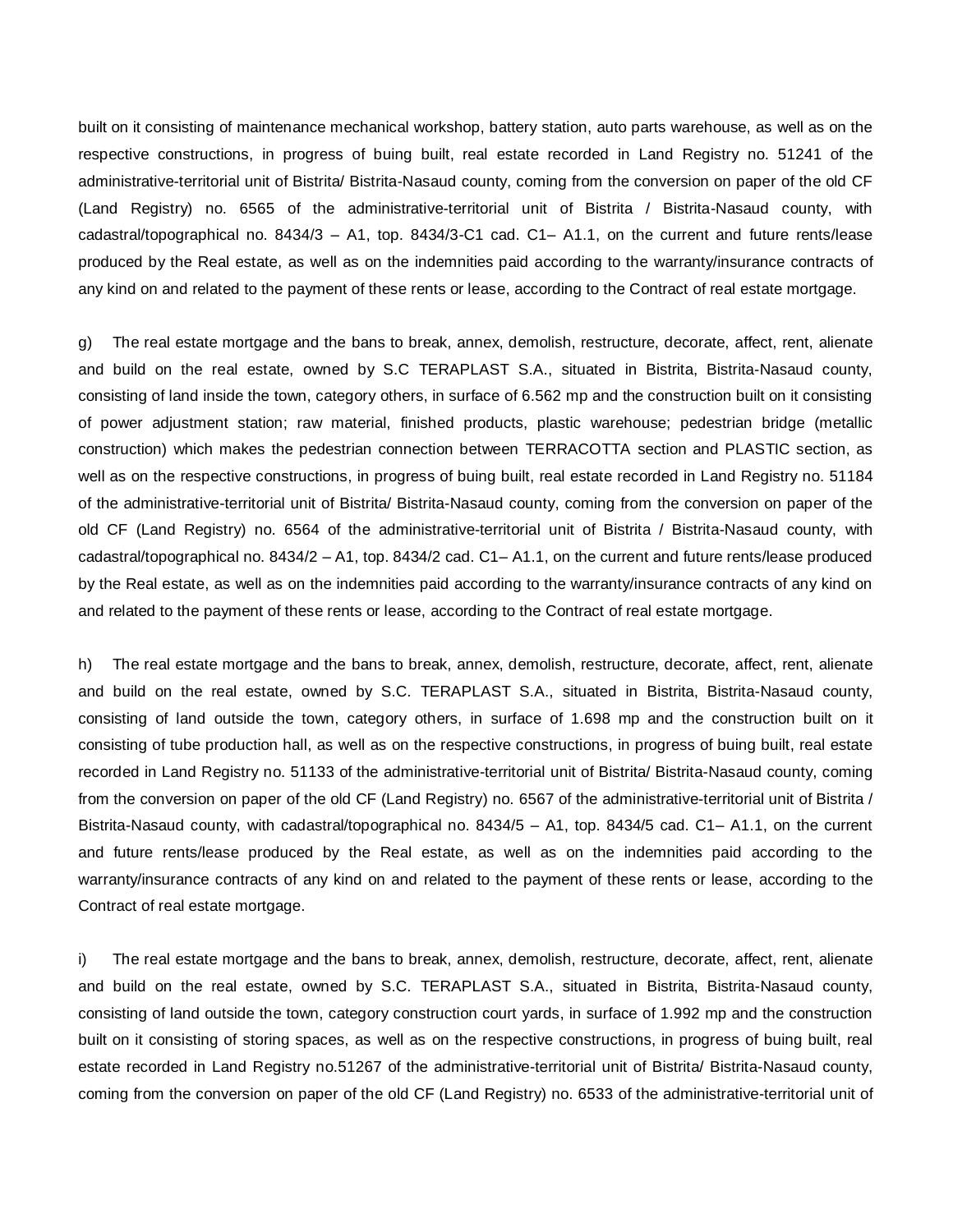Bistrita / Bistrita-Nasaud county, with cadastral/topographical no. 8540/2/1 – A1, top. 8540/2/1 cad. C1– A1.1, on the current and future rents/lease produced by the Real estate, as well as on the indemnities paid according to the warranty/insurance contracts of any kind on and related to the payment of these rents or lease, according to the Contract of real estate mortgage.

j) The real estate mortgage and the bans to break, annex, demolish, restructure, decorate, affect, rent, alienate and build on the real estate, owned by S.C. TERAPLAST S.A., situated in Bistrita, Bistrita-Nasaud county, consisting of land outside the town, category others, in surface of 4.570 mp and the construction built on it consisting of plastic production hall; plastic transformer station; plastic technological tower; plastic substation; PVC waste recycling line hall, as well as on the respective constructions, in progress of buing built, real estate recorded in Land Registry no. 61409 of the administrative-territorial unit of Bistrita/ Bistrita-Nasaud county, coming from the conversion on paper of the old CF (Land Registry) no. 6566 of the administrative-territorial unit of Bistrita / Bistrita-Nasaud county, with cadastral/topographical no 8434/4 – A1, top. 8434/4 cad. C1– A1.1, on the current and future rents/lease produced by the Real estate, as well as on the indemnities paid according to the warranty/insurance contracts of any kind on and related to the payment of these rents or lease, according to the Contract of real estate mortgage.

k) The real estate mortgage and the bans to break, annex, demolish, restructure, decorate, affect, rent, alienate and build on the real estate, owned by S.C. TERAPLAST S.A., situated in Bistrita, Bistrita-Nasaud county, consisting of land outside the town, category others, in surface of 1.358 mp and the construction built on it consisting of aggregate warehouse, as well as on the respective constructions, in progress of buing built, real estate recorded in Land Registry no. 61433 of the administrative-territorial unit of Bistrita/ Bistrita-Nasaud county, coming from the conversion on paper of the old CF (Land Registry) no. 7763 of the administrative-territorial unit of Bistrita / Bistrita-Nasaud county, with cadastral/topographical no Cad.455 Top: 8540/2/3/3 – A1, top. 8540/2/3/3 cad. 455-C1– A1.1, on the current and future rents/lease produced by the Real estate, as well as on the indemnities paid according to the warranty/insurance contracts of any kind on and related to the payment of these rents or lease, according to the Contract of real estate mortgage.

l) Security mortage on the cash receivables resulted from the insurance contracts/policies issued by an insurance company agreed by the Bank, having as object the real estate and the movables brought into warranty. Also, the Borrower shall annually renew the insurance policies so as the goods be insured during the valid period of the Credit.

m) Security mortage on the cash receivables and their accessories, coming from the current and future contract(s)/additional acts and/or orders and/or the invoices concluded/issued by S.C. TERAPLAST S.A. with his customers, having the quality of assigned debtors, according to the Contract of security mortgage on receivables, which shall be registered in the Electronic Pledge Archive.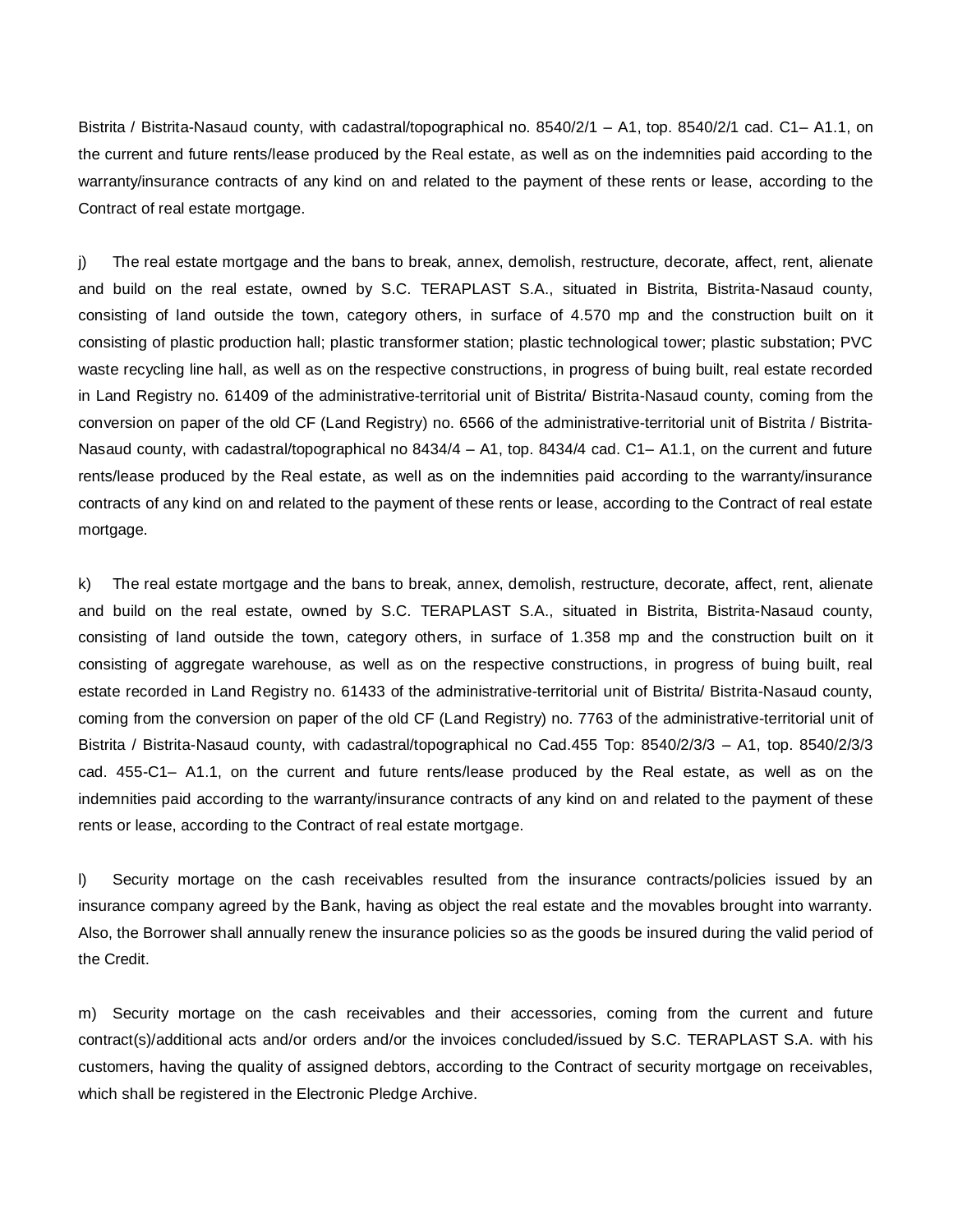2. Assigning Mr. Alexandru Stanean as Deputy General Manager as well as Mrs. Eniko-Edit Orban as the company's Financial Manager in order to achieve the following steps:

**a)** negotiate, convene on, conclude and sign in the name and for S.C. TERAPLAST S.A. the warranty contracts/additional acts to the credit contracts, as well as any other documents or instruments which are accessories, connected to or to which reference is made in the credit contracts, warranty contracts or any other documents as well as to sign any other application forms, requests which might be necessary and useful connected to this transaction concluded with UniCredit Tiriac Bank S.A.

**b)** if it is necessary, to negotiate, convene on, conclude and sign in the name and for the Company any other additional acts subsequent to the credit contracts, warranty contracts or any other documents to which the company is party.

**c)** to fulfill in the name and for the Company any proceedings necessary so that these credit contracts/ additional acts, warranty contracts, as well as any other instruments which are accessories be fully valid and binding for the Company.

3. Assigning Mr. President Traian Simion to sign in the name and for all administrators, the Decision of the Board of Administration no.186/14.11.2013.

*II. The approval to extend the treasury line of 250.000 (twohundredandfiftythousand) EUR, starting with 01.11.2013, accessed from Unicredit Tiriac Bank S.A. according to the credit contract CLUJ3/297/2011 from 29.09.2011 as well as the subsequent additional acts, by maintaining the warranties already set, in order to guarantee the reimbursement of the credit granted by the Bank to the Company, plus interests, fees, taxes and penalties, as well as any other expenses related to, including, but without limiting to, the recovery or preserve of the goods, the recovery of all the amounts due to the Bank, court/enforcement expenses, as well as to guarantee the other obligations of the Company towards the Bank, as follows:*

a) Pledge/security mortgage having as object all current and future cash availabilities/credit balances from its current and future accounts and subaccounts open at the Bank, according to the pledge contract on the account balances, concluded on 29.09.2011.

*III. The approval to convert to RON the average term investment credit of 3.000.000 (threemillion) EUR, accessed from Unicredit Tiriac Bank S.A. according to the credit contract no.CLUJ3/296/2011 from 29.09.2011, as well as the subsequent additional acts, in order to refinance the acquisition of equipment and to extend this credit with 1 (one) year, respectively up to 29.09.2016. In order to guarentee the reimbursement of this credit plus interests, fees, taxes and penalties, as well as any other expenses related to, including, but without limiting to, the recovery or preserve of the goods, the recovery of all the amounts due to the Bank, court/enforcement expenses,*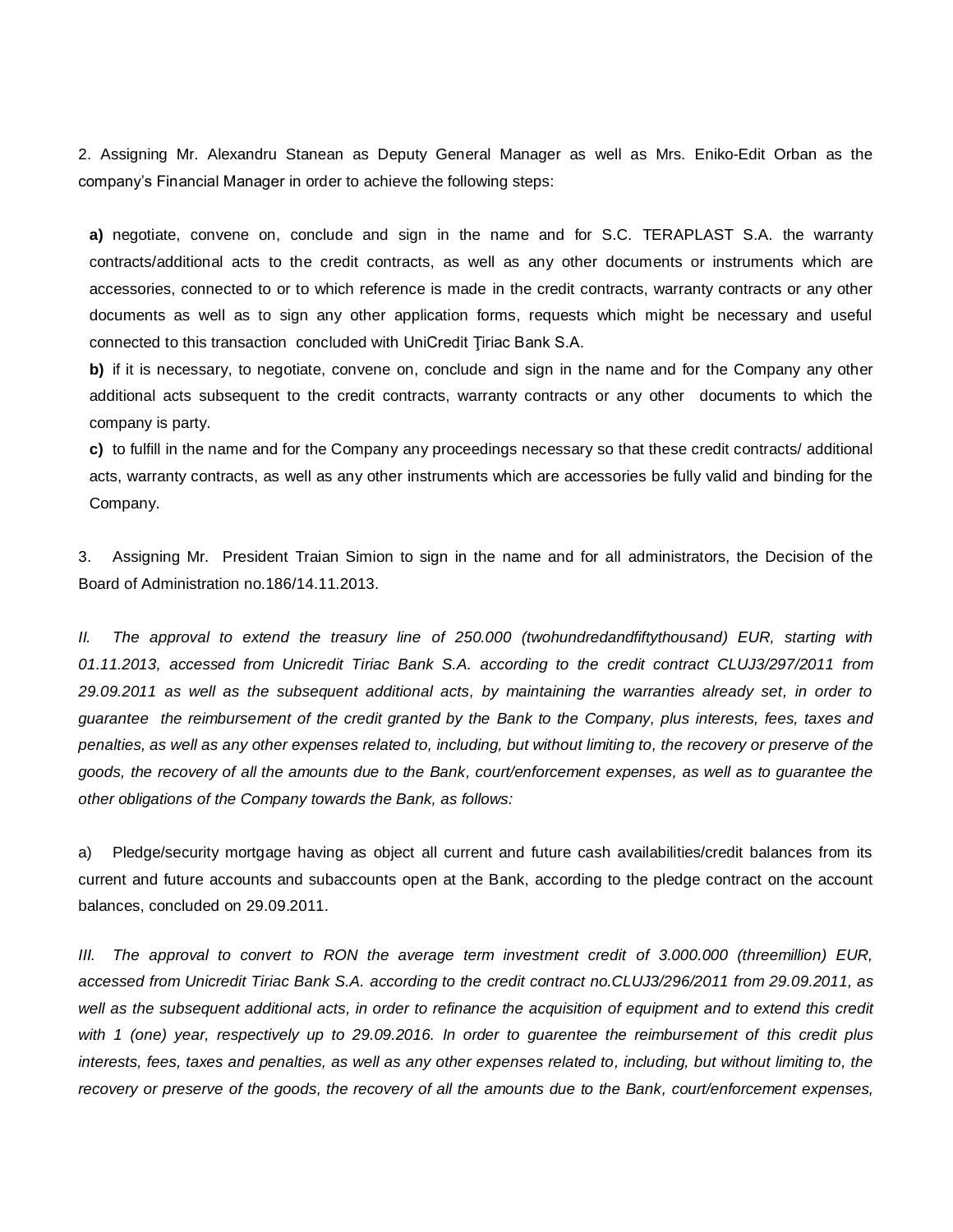*as well as to guarantee the other obligations of the Company towards the Bank, the approval to maintain, in favor of the credit bank, the following guarantees:*

*a)* Ist (first) rank mortgage and the bans to alienate, affect, dismantle, rent and build and the financier's privilege on the real estate, owned by S.C TERAPLAST S.A., situated in Brasov, 249A, Calea Bucuresti, Brasov county, consisting of construction on the ground floor made of: finished product warehouse, raw material warehouse, PVC joinery production hall, storeroom, storeroom, P+E (groundfloor+floor) construction, made of 10 rooms, 2 bathrooms, 4 halls, staircase, as well as on the respective constructions, in progress of buing built, real estate recorded in Land Registry no.114726 of Brasov, with cadastral/topographical no. 9171, 9171-C1, 9171-C2, 9171- C3, 9171-C4, according to the Contract of real estate warranty, which shall be registered in the Land Registry of the property. The mortgage shall also be extended de jure to all the subsequent improvement which shall be brought to the property mentioned above, according to the art. 1777 Civil Code;

**b)** Pledge having as object all current and future cash availabilities/credit balances from its current and future accounts and subaccounts open at the Bank.

**c)** Pledge having as object equipment owned by S.C. TERAPLAST S.A.;

**d)** Assignment of the receivable rights, as well as their accessories, coming from the current and future contracts and/or orders and/or the invoices concluded/issued by the Borrower with his customers, having the quality of assigned debtor(s).

**e)** The assignment of the rights resulted from the insurance policies ("all risks" type) issued by an insurance company agreed by the Bank, having as object the real estate and the movables brought into warranty.

IV. *The approval to maintain the long term investment credit of 3.500.000 (threemillionfivehundredthousand) EUR, accessed by the Company from Unicredit Tiriac Bank S.A. according to the credit contract no.CLUJ3/605/2007 from 28.11.2007 as well as the subsequent additional acts, maintaining the warranties already set (except for the property situated in Bistrita, 27A, Drumul Tarpiului str.,* recorded in the Land Registry no. **54207**  of the administrative-territorial unit of Bistrita / Bistrita-Nasaud county*, on which a IInd rank mortgage was set, following the release of this property from the guarantee structure) in order to guarentee the reimbursement of the credit granted by the Bank to the Company plus interests, fees, taxes and penalties, as well as any other expenses related to, including, but without limiting to, the recovery or preserve of the goods, the recovery of all the amounts due to the Bank, court/enforcement expenses, as well as to guarantee the other obligations of the Company towards the Bank;*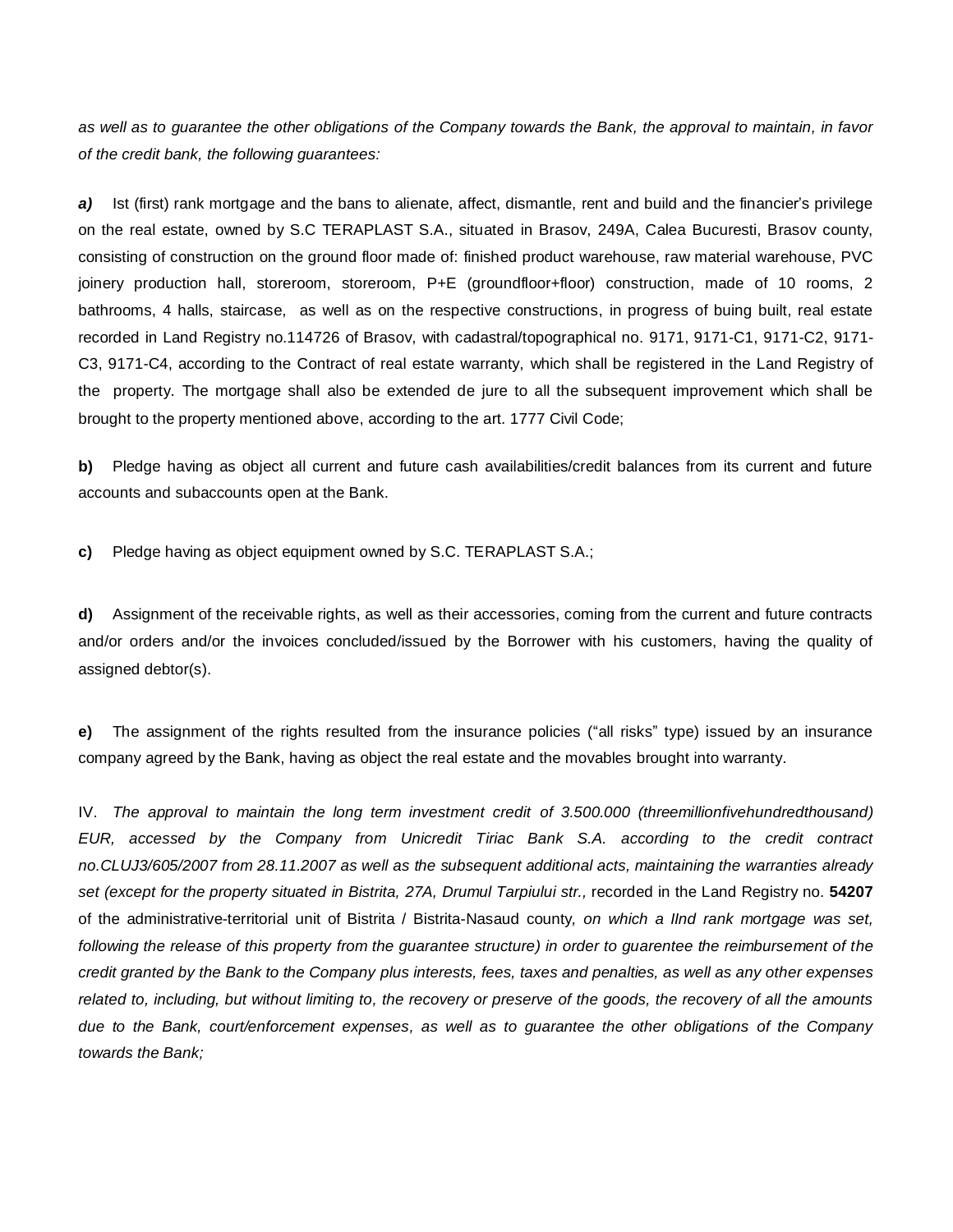V. *Assigning Mr. Alexandru Stanean as Deputy General Manager as well as Mrs. Eniko-Edit Orban as the company's Financial Manager to achieve the following steps in relation with Unicredit Tiriac Bank S.A.:*

a) negotiate, convene on, conclude and sign in the name and for S.C. TERAPLAST S.A. the warranty contracts/additional acts to the credit contracts, as well as any other documents or instruments which are accessories, connected to or to which reference is made in the credit contracts, warranty contracts or any other documents as well as to sign any other application forms, requests which might be necessary and useful connected to this transaction concluded with UniCredit Ţiriac Bank S.A.

b) if it is necessary, to negotiate, convene on, conclude and sign in the name and for the Company any other additional acts subsequent to the credit contracts, warranty contracts or any other documents to which the company is party.

c) to fulfill in the name and for the Company any proceedings necessary so that these credit contracts/ additional acts, warranty contracts, as well as any other instruments which are accessories be fully valid and binding for the Company.

*VI. Ratification of the Decision of the Board of Administration no. 181 from 26 August 2013, according to which the following were approved:*

1. Supplementing the number of vehicles which are going to be bought by the company from 15 to 19 (VW Golf);

2. Rectification of the investment budget, that is increasing it to 270.000 euro, following the approval of buying the number of vehicles mentioned at point 1 (compared to 213.900 euro, the correction value approved according to the Decision of the Board of Administration no. 177 from 01 August 2013);

3. Contracting a loan of 270.000 euro from Porsche Bank Romania SA in order to buy 19 vehicles mentioned at point 1;

4. Guarantee to fulfill all the obligations of reimbursing the loan granted by Porsche Bank Romania SA and the interests, by setting up a mortgage on all the vehicles bought through the loan contracted;

5. Assigning Mrs. Edit Orban and Mr. Alexandru Stanean to decide on the input value of the vehicles which are going to be bought according to the loan contracted from Porsche Bank Romania SA, as well as to negotiate and sign all the documents necessary in order to accomplish the current decision, including, but without limiting to: credit contracts, documents for the credit contracts, additional acts the to credit contracts, etc. The present proxy is valid until its express revocation by the Board of Administration of SC TERAPLAST SA.

6. Assigning Mr. Traian Simion, President of the Board of Administration and Mr. Alexandru Stanean, Administrator, to sign the Decision of the Board of Administration which is going to be adopted.

*VII. Establishing the registration date which serves to identify the shareholders who will be affected by the*  decisions adopted by the General Extraordinary Meeting of Shareholders. The date proposed by the Board of *Administration is 10 January 2014.*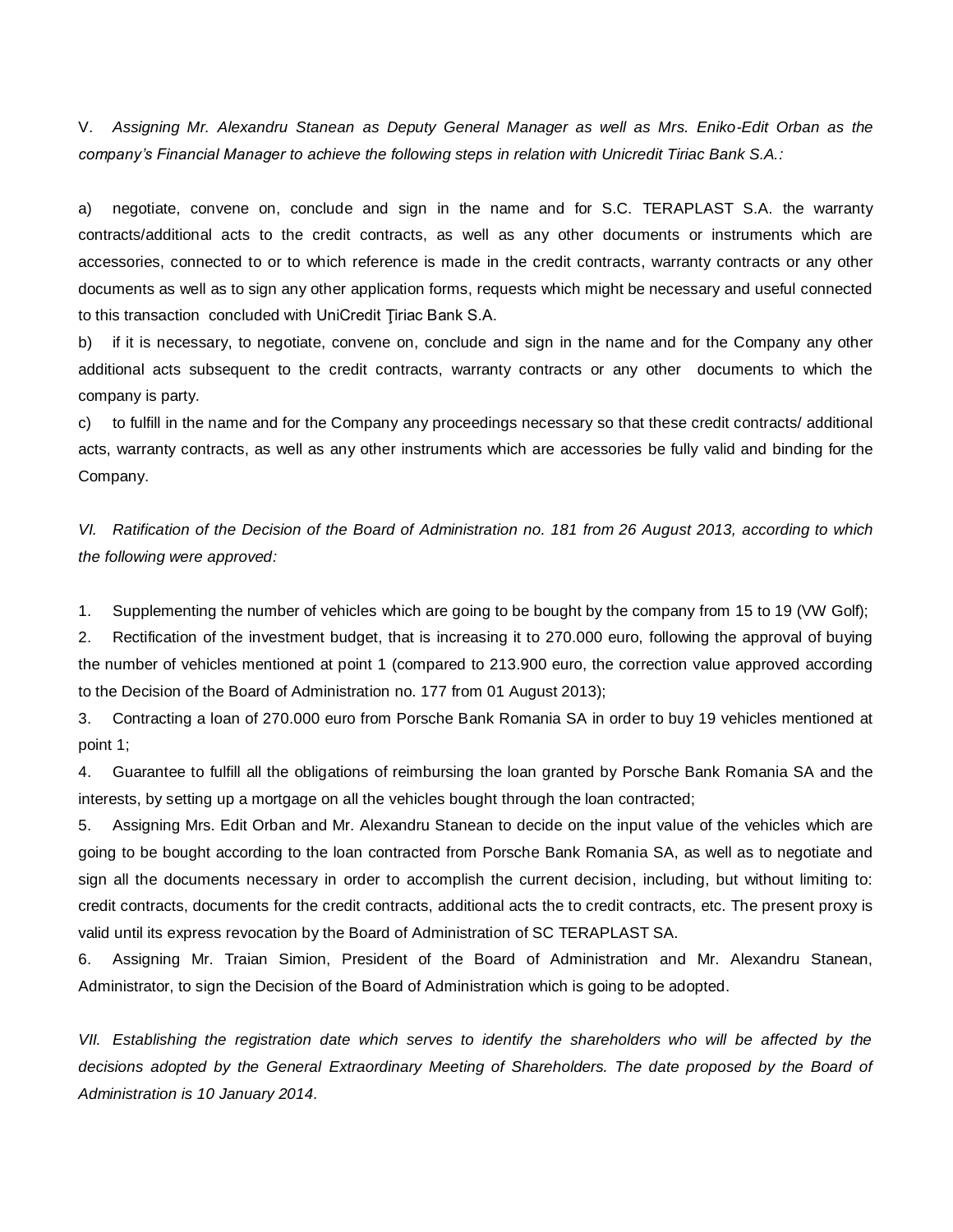*VIII. Assigning the president of the Board of Administration to sign, in the name and for all shareholders present at the meeting, the A.G.E.A.Decision.*

*IX. Assigning Mrs. Kinga Vaida, company's legal adviser, holder of the C.I. series X.B. no.370326, issued by Bistrita Police on 26.06.2012, to accomplish all procedures on the registration of the A.G.E.A. Decision at the Office of Commerce Registry from Bistrita-Nasaud Law Court and to publish it in Romania's Official Gazette, Part IV.*

(1) One or more shareholders representing, individually or together, at least 5% from the company capital, have the right (i) to introduce items on the agenda of the General Meeting of Shareholders, on condition that each item be accompanied by a justification or a project of decision proposed to be adopted by the General Meeting of Shareholders; (ii) to present projects of decision for the items included or proposed to be included on the agenda of the General Meeting;

(2) The rights stated at paragraph (1) can be exercised only in writing, and the documents will be submitted in a closed envelope at the company's headquarters in Bistrita, Industrial Park Teraplast, DN 15A, km 45+500, postal code 427298, Bistrita-Nasaud county or sent by courier or by electronic means with the extended electronic signature attached, to the e-mail address, [office@teraplast.ro.](mailto:office@teraplast.ro)

(3) The shareholders can exercise their rights stated at paragraph (1) letter (i) and (ii) within 15 days at the most after having published the present convocation letter, respectively by **4 December 2013** at the latest. Each shareholder has the right to ask questions on the items from the agenda of the General Meeting of Shareholders, and the company will answer the questions asked by the shareholders during the Meeting. The questions will be submitted in a closed envelope at the company's headquarters in Bistrita, Industrial Park Teraplast, DN 15A, km 45+500, postal code 427298, Bistrita-Nasaud county or sent by courier or by electronic means with the extended electronic signature attached, to the e-mail address, [office@teraplast.ro](mailto:office@teraplast.ro) by **17 December 2013.**

The shareholders can participate in person or they can be represented at the General Meeting of Shareholders either by their legal representatives or by other representatives who were given a special proxy, according to the conditions of the art.243 from the Law no.297/2004 on the capital market. The shareholders' access is allowed with the simple test of their identity, in the case of shareholders physical persons with their ID or in the case of legal persons and represented physical persons shareholders, with a special proxy given to the physical person who represents them.

The shareholders can also vote the items from the agenda by mail, the ballot, filled in and signed accordingly, being sent in a closed envelope to the company's headquarters in Bistrita, Industrial Park Teraplast, DN 15A, km 45+500, postal code 427298, Bistrita-Nasaud county, and it must arrive at the company's headquarters by **17 December 2013** at the latest**.**